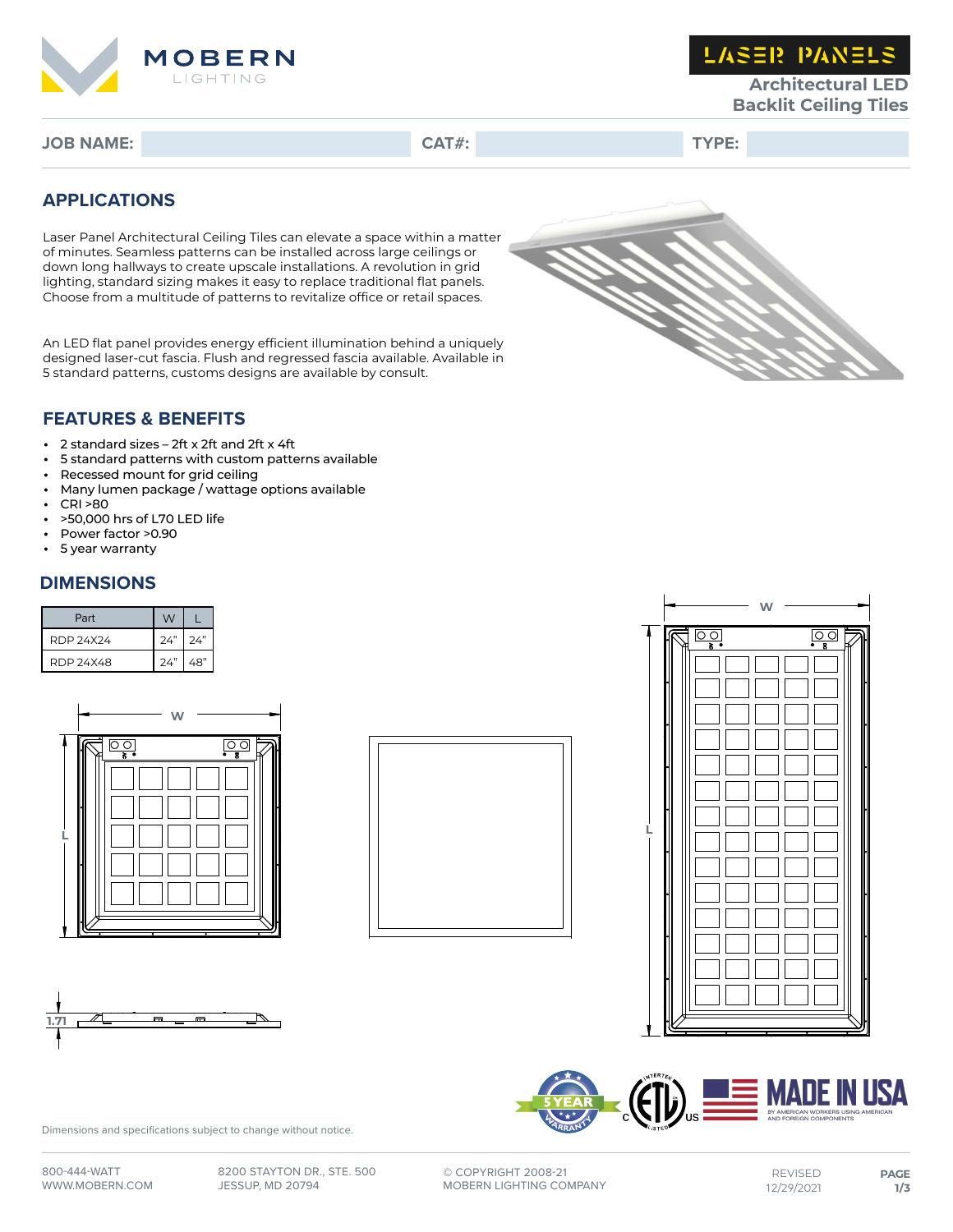

LASER PANELS

**Architectural LED Backlit Ceiling Tiles**

# **JOB NAME: CAT#: TYPE:**

**ORDERING**

EXAMPLE: RDP FR 22L 30W DMV WH 35 02

| <b>RDP</b> |              |                         |                                      |            |                            |                         |                                                           |
|------------|--------------|-------------------------|--------------------------------------|------------|----------------------------|-------------------------|-----------------------------------------------------------|
| 1. SERIES  |              | <b>2. CONFIGURATION</b> | 3. DIFFUSER                          |            | <b>4. WIDTH X LENGTH</b>   |                         | 5. WATTAGE <sup>1</sup>                                   |
| <b>RDP</b> | <b>Blank</b> | Flush Fascia            | <b>FR</b> Frosted<br>Acrylic<br>Lens | 22L<br>24L | 24"W x 24"L<br>24"W x 48"L | 30W<br>36W              | 24X24 in.<br>30 Watts 2334 Lumens<br>36 Watts 2800 Lumens |
|            |              |                         |                                      |            |                            | 40W<br>50W <sup>1</sup> | 24X48 in.<br>40 Watts 2400 Lumens<br>50 Watts 3100 Lumens |

| 6. DRIVER  |                        | 7. $FINISH2$    | <b>8. COLOR TEMP</b> |                | 9. PATTERN3    |                                      |
|------------|------------------------|-----------------|----------------------|----------------|----------------|--------------------------------------|
| <b>DMV</b> | 120-277 VAC<br>$0-10V$ | <b>WH</b> White | 35<br>40             | 3500K<br>4000K | 01<br>02       | <b>Strips</b><br>Squares             |
|            | Dimmable               |                 |                      |                | 03<br>06<br>07 | <b>Bubbles</b><br>Slots<br>Slots 1.0 |

#### **Notes:**

<sup>1</sup>Patterns will reduce lumen output. 35K CCT only option for 50W 2x4 fixture. <sup>2</sup>Standard fascia finish is White. Please consult factory for more information and pricing on custom color options.

<sup>3</sup>Custom patterns require design and drawing signoff. Consult factory for more information.

Dimensions and specifications subject to change without notice.